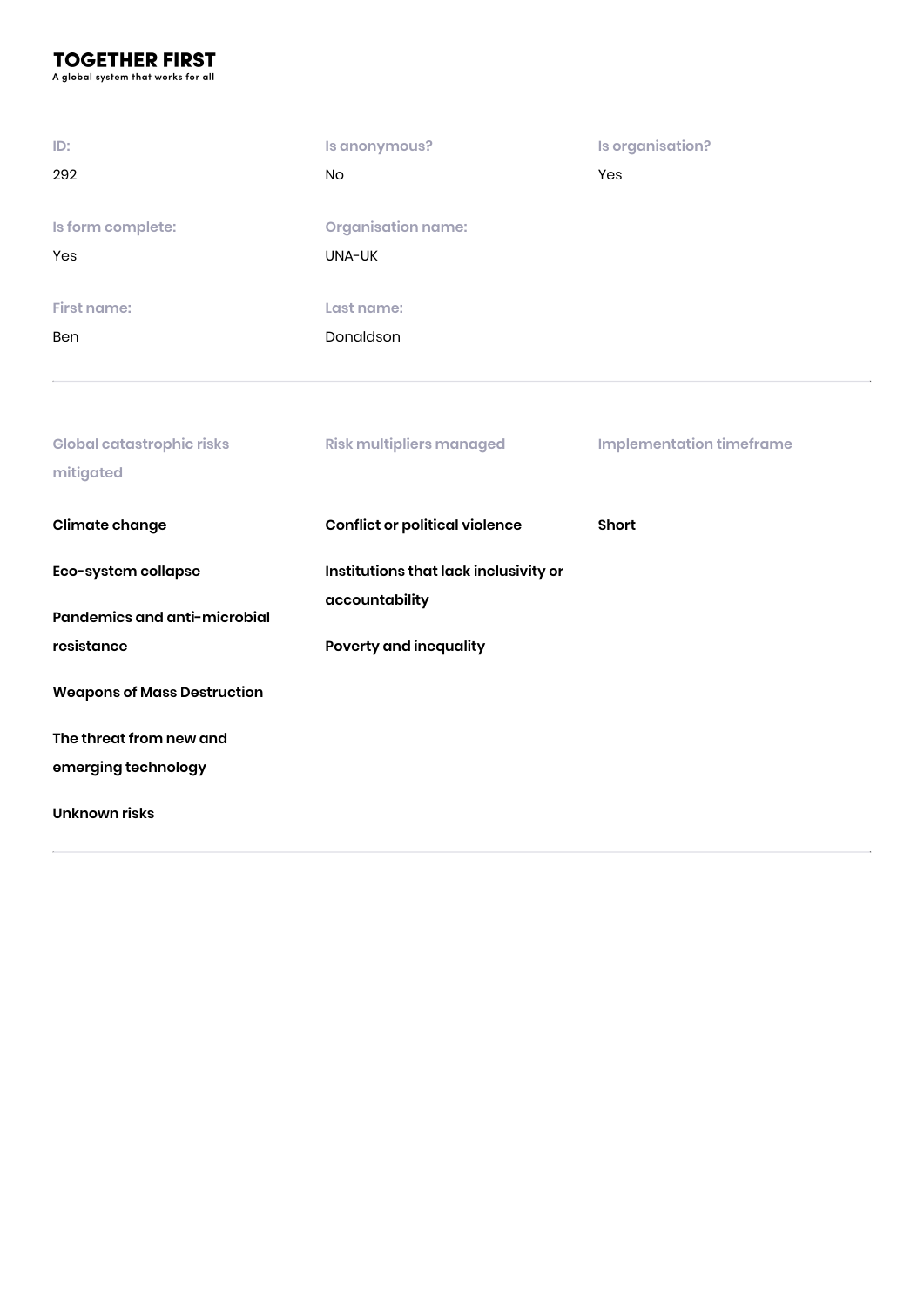# **High-level UN focal point for Civil Society**

The UN system needs a high-level focal point for civil society with the funding and status necessary to bring deeper partnerships with civil society into the UN's work. The UN and member states can do more and do better with the dedicated commitment of thousands of NGOs.

# **DETAILS**

The monopoly that states hold on the UN's agenda and modus operandi is alive and well despite its increasing reliance on CSOs across the UN's broad spectrum of work – from service provision to contributing to major policy initiatives like the SDGs. Current provisions for civil society participation across the UN system are piecemeal, and where inclusion is permitted, participation favours well-resourced international CSOs with the ability (and visas) to staff an office in NY. Furthermore, because a committee of member states acts as gatekeeper for much coveted ECOSOC consultative status, decisions to approve CSOs are skewed by member state politics, resulting in those working on issues like human rights, reproductive rights and migrants being treated unfavourably.

The UN system needs a high-level focal point for civil society with the funding and institutional status necessary to champion and drive through reforms to deliver simpler access and broader participation for civil society organisations to contribute across the UN system.

Rank-wise, ASG or above would be appropriate, however, the most important thing is that the office be located within the Executive Office of the Secretary-General and that the Secretary-General commit to it and, together with the chief-of-staff, be open to regular updates and occasional briefings and appearances at key civil society events.

State support should be forthcoming. Fundamentally, the UN in its current state is is a voluntary organisation of nation states, but those states must surely know that they can do more and do better with the dedicated commitment of thousands of NGOs and the expertise and on-the-ground activity they contribute.

# THE PRECEDENT OF ASG FOR EXTERNAL RELATIONS

The precedent of Kofi Annan's Assistant Secretary-General for External Relations - a position that existed until 2003 could contain useful lessons for a future USG for civil society. The position incorporated outreach to parliamentarians, the academic world, religious leaders as well as charities and other groups committed to peace, justice, development and human rights.

The office need not be large. The ASG for External Relations, widely regarded as a highly effective office, had around six full time staffers. Importantly though this office had access to many other departments and, crucially, to the press office and press spokesperson.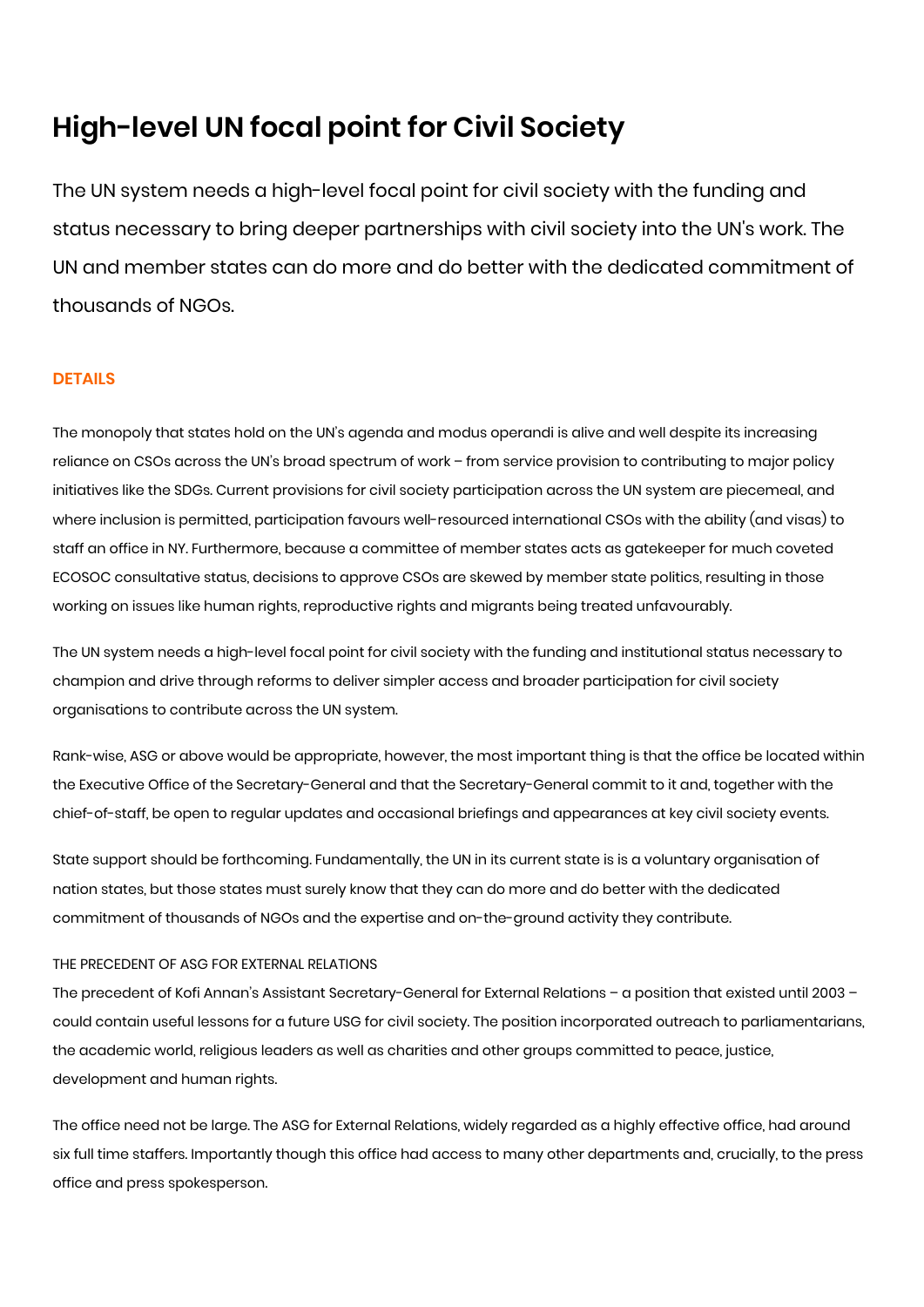The new role should act as an active intermediary between civil society and the Secretary-General. Effectiveness will be contingent on the Secretary-General's full support and respect for the critical role of civil society and the UN.

#### MORE INFO

With an appropriate budget and rank, a focal point for civil society can:

- facilitate the participation of a much broader set of individuals to participate in UN processes, including proactive outreach to ensure the inclusion of those working in underrepresented fields and regions

- champion reforms both within the UN system and to member states to comprehensively open the UN up to civil society

- improving perceptions of the UN within civil society will improve faith in the institutions of the UN, hopefully triggering a similar effect in the public

- re-balance the current skew towards the UN's external partners being from the corporate sector as opposed to the not-for-profit sector (the UN's current emphasis on multi-stakeholder partnerships tend to be driven by the funding requirements and therefore favour the corporate sector)

- enable the participation of new actors which will improve the substance and evidence-base for decisions taken by the UN. This will assist the UN's mission across the board

#### RELEVANT LINKS

- https://www.una.org.uk/strengthening-civil-society-engagement-united-nations

- https://www.civicus.org/index.php/media-resources/news/interviews/3037-market-discourse-has-captured-thedevelopment-agenda-to-a-point-that-may-be-incompatible-with-un-mandates

### **WIDER IMPLICATIONS**

# **Alleviating poverty and inequality**

Deeper cooperation by civil society in the UN's work will add unique expertise, policy and delivery experience, capacity and energy to the UN's work across the board.

By including the voices of important stakeholders it will also boost the UN's credibility and likely lead to further reforms. A strong central lead on civil society with the Secretary-General's backing could also have a trickle-down effect, spreading best practice with respect to inclusivity and participation across the wider UN system.

# **Enhancing inclusivity and accountability in national and global governance**

Deeper cooperation by civil society in the UN's work will add unique expertise, policy and delivery experience, capacity and energy to the UN's work across the board.

By including the voices of important stakeholders it will also boost the UN's credibility and likely lead to further reforms. A strong central lead on civil society with the Secretary-General's backing could also have a trickle-down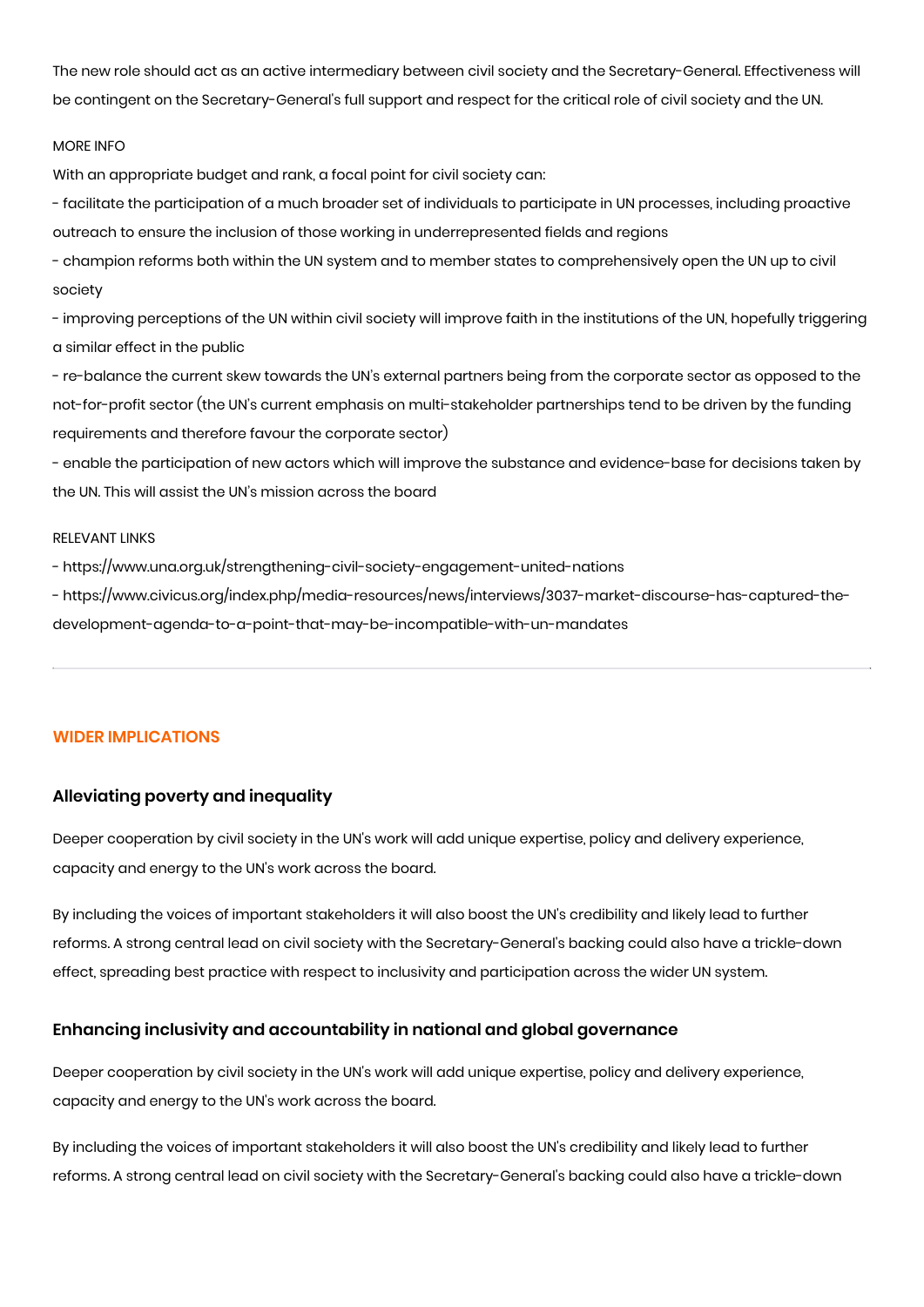effect, spreading best practice with respect to inclusivity and participation across the wider UN system.

# **Reducing conflict and political violence**

Deeper cooperation by civil society in the UN's work will add unique expertise, policy and delivery experience, capacity and energy to the UN's work across the board.

By including the voices of important stakeholders it will also boost the UN's credibility and likely lead to further reforms. A strong central lead on civil society with the Secretary-General's backing could also have a trickle-down effect, spreading best practice with respect to inclusivity and participation across the wider UN system.

#### **THEORY OF CHANGE**

# **Implementation strategy**

If sufficient funds could be found, this new office could be created by the UN Secretary-General. However, political and financial support from member states will have a positive effect and may be vital in raising the issue up the Secretary-General's agenda.

State support from large swathes of the UN's membership should be forthcoming. Fundamentally, the UN in its current state is is a voluntary organisation of nation states, but those states must surely know that they can do more and do better with the dedicated commitment of thousands of NGOs and the expertise and on-the-ground activity they contribute.

A useful way to make progress on this reform could be via the political declaration, to be adopted as part of the UN's 75th anniversary process. In part, the declaration will focus on "the UN we need". Recognition within this declaration of the need for the UN to become more inclusive and better at close cooperation with external partners, including civil society, could provide useful political momentum behind the idea.

### **Political will exists to realise this proposal**

In terms of member state support for increased civil society inclusion in UN affairs there is a broad but perhaps not well-unified group of supportive states.

Awareness raising of the shortcomings in the current system and work both within the UN system and pressure exerted by civil society from the outside will be helpful. The support of UN groups like NAM and the G77 will be useful and potential allies given that many of their members' civil society organsations are not well represented under the UN's current accreditation system.

#### **What if political will does not exist yet**

There is growing frustration within civil society of the shortcomings of the current set-up, and coalescence around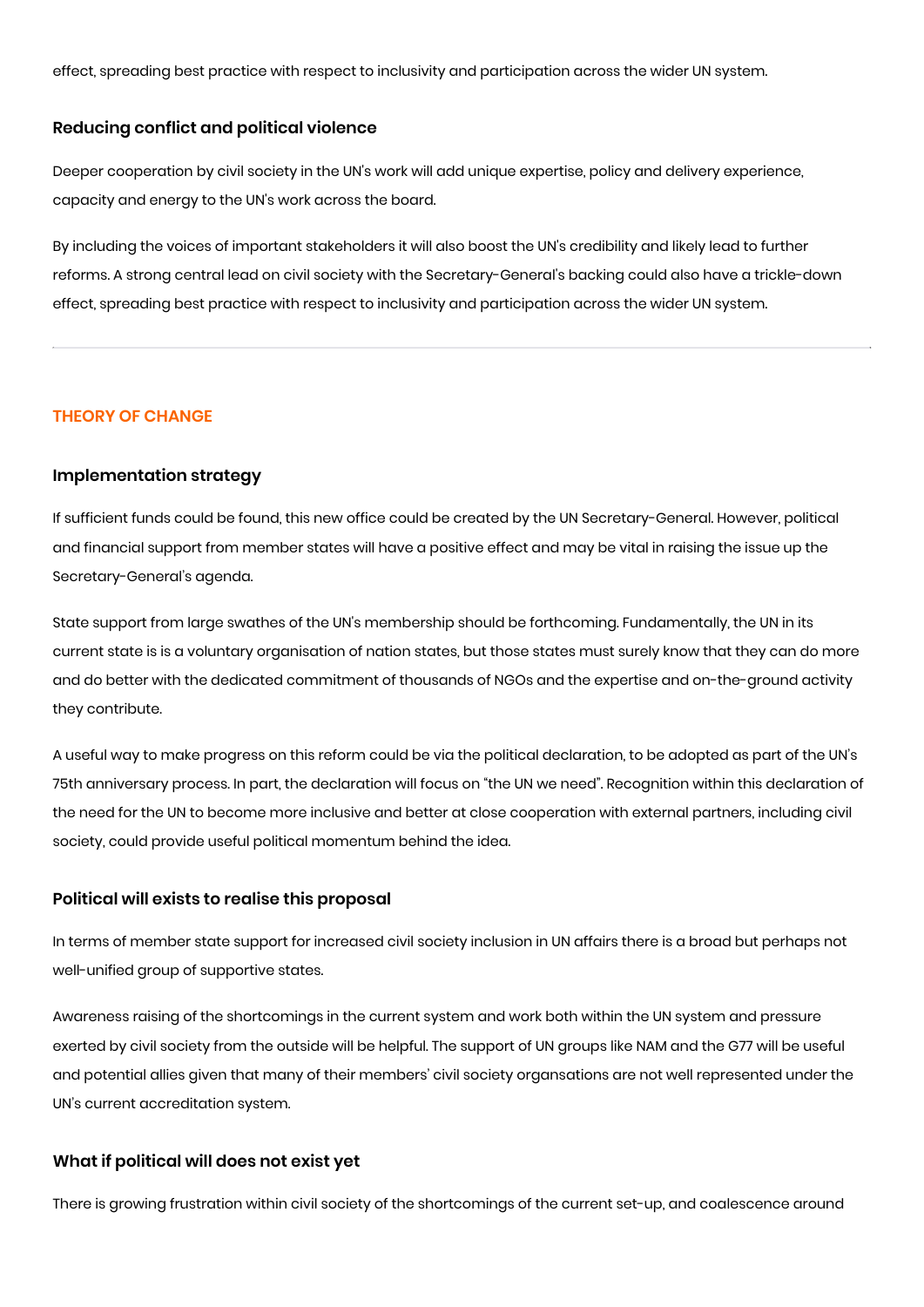the UN75th anniversary process as an opportunity to make progress on this.

The outcome document of the UNA-UK - Chatham House joint conference on Kofi Annan's legacy makes a strong case for better coordination with civil society, including through a high level focal point for civil society. Similarly, the outcome of the 2020 Pyeongchang Peace Forum also includes the call.

# **MITIGATING RISKS**

#### **Mitigating climate change**

Deeper cooperation by civil society in the UN's work will add unique expertise, policy and delivery experience, capacity and energy to the UN's work across the board.

By including the voices of important stakeholders it will also boost the UN's credibility and likely lead to further reforms. A strong central lead on civil society with the Secretary-General's backing could also have a trickle-down effect, spreading best practice with respect to inclusivity and participation across the wider UN system.

#### **Mitigating pandemics and anti-microbial resistance**

Deeper cooperation by civil society in the UN's work will add unique expertise, policy and delivery experience, capacity and energy to the UN's work across the board.

By including the voices of important stakeholders it will also boost the UN's credibility and likely lead to further reforms. A strong central lead on civil society with the Secretary-General's backing could also have a trickle-down effect, spreading best practice with respect to inclusivity and participation across the wider UN system.

#### **Mitigating weapons of mass destruction**

Deeper cooperation by civil society in the UN's work will add unique expertise, policy and delivery experience, capacity and energy to the UN's work across the board.

By including the voices of important stakeholders it will also boost the UN's credibility and likely lead to further reforms. A strong central lead on civil society with the Secretary-General's backing could also have a trickle-down effect, spreading best practice with respect to inclusivity and participation across the wider UN system.

#### **Mitigating eco-system collapse**

Deeper cooperation by civil society in the UN's work will add unique expertise, policy and delivery experience, capacity and energy to the UN's work across the board.

By including the voices of important stakeholders it will also boost the UN's credibility and likely lead to further reforms. A strong central lead on civil society with the Secretary-General's backing could also have a trickle-down